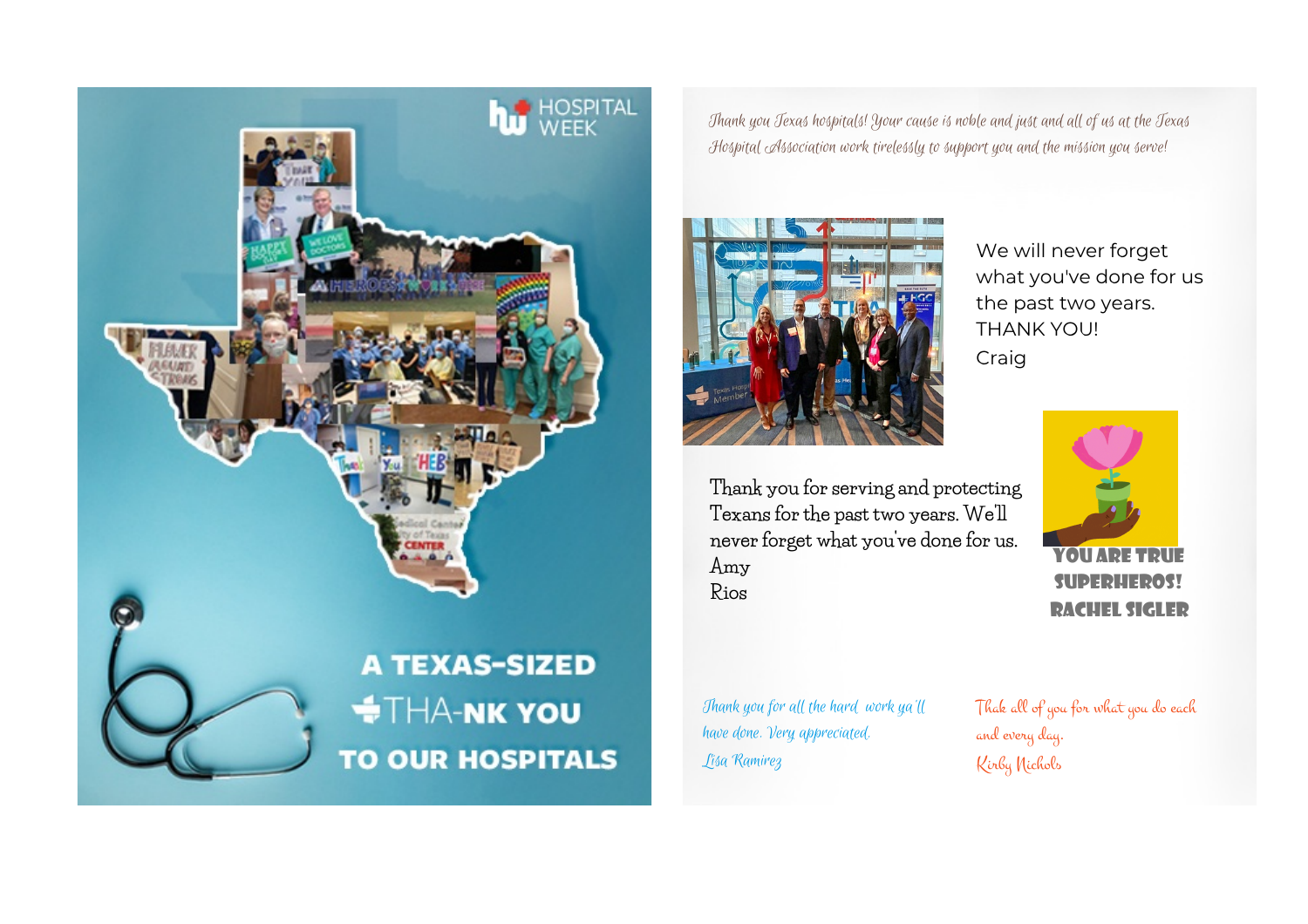We are so grateful for your heroism and healing on the frontlines. THANK YOU for protecting our families and communities! Carrie Williams

A very special thanks to Texas Hospitals for providing necessary and life-saving healthcare to Texans across the state. Thank you for your commitment to ensuring the welfare of Texans! Sincerely, Heather De La Garza

Your commitment to caring for the most ill Texans and bringing a human touch during times of crisis is remarkable. We are so thankful for you every day but very pleased to have a full week to sing your praises! THANK YOUL Carrie Kroll

To our Texas hospitals, the heart and hands of care across our great state, we say THANK YOU! Angie Merrell

Happy Hospital Week and Nurses Week! We appreciate you and the sacrifices you've made.

Thank you for taking care of Texans throughout the pandemic - every day in the most difficult of circumstances. You are true heroes.

Jennifer Banda



Thank you for serving Texans when we needed you most. We'll always be thankful for our hospitals and health care workers.

Every Texan is grateful for your work and sacrifice during COVID-19. We wouldn't have made it through without YOU! Joe

Sept 1, <sup>2020</sup> my 66th bithday <sup>I</sup> was reborn with new parts for my heart courtesy of Houston Methodist. Thank you for my re-birth and taking care of me. <sup>I</sup> feel Wonderful! Back on the circuit competing! Kevin J. Hough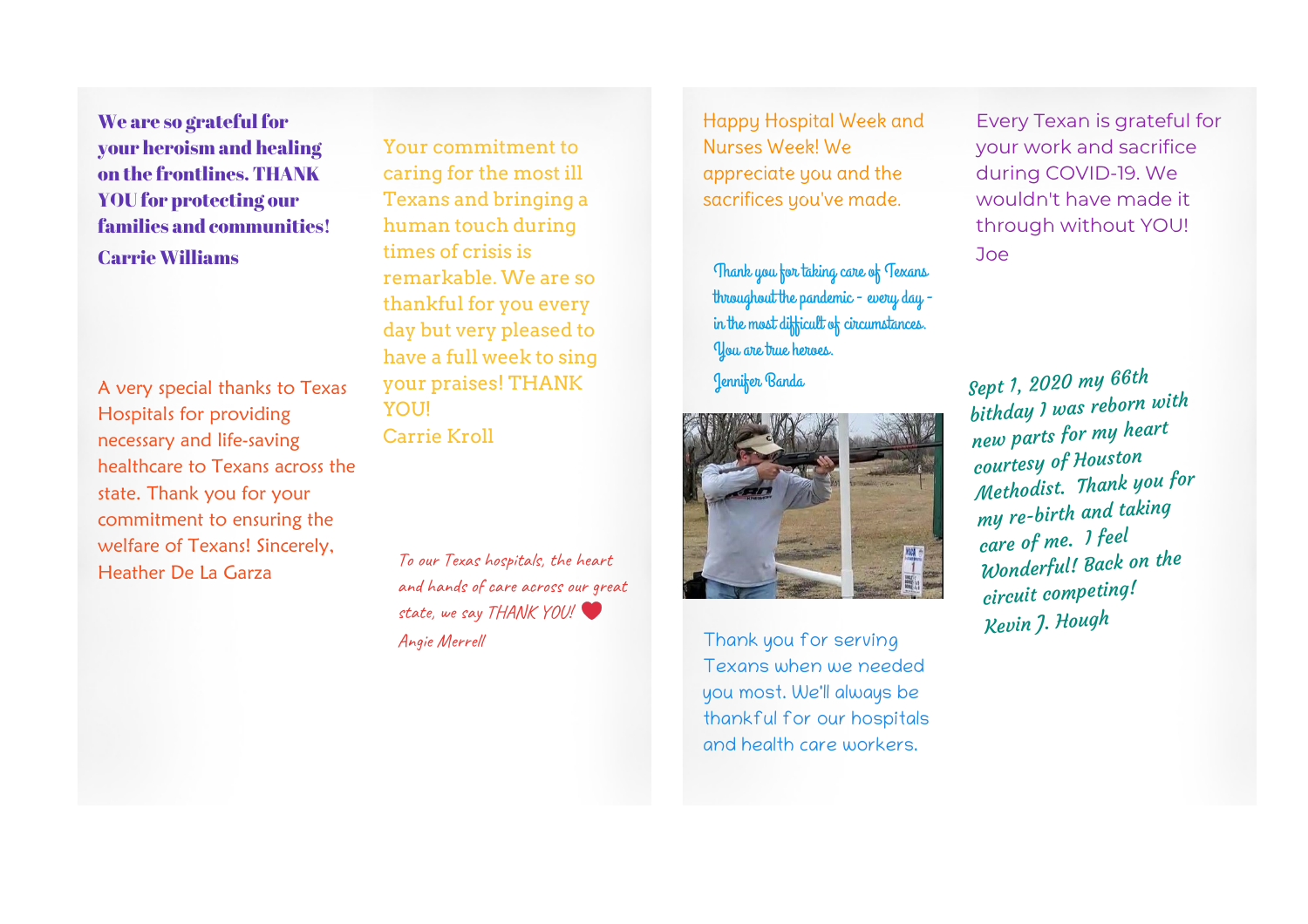To all of the Healthcare facilities out there holding the frontline of healthcare every day, we say "THANK YOU". Cecil Conner

To all those wha continur to give so muich, Thank yoiu! May the blessing s fo the Lord continue to protect and guide you. Joanna

Thank you for your

ongoing commitment to

You were, are and will forever be heroes to us! Thank you!

your teams, your patients, and your communities. **CareView Communications** 

Your work does not go unnoticed. Tthank you to our hospitals, those in the front lines and in the admnistrative offices, who work day in and day out to care for our communities. We are lucky to have you! Amy Eskew

Thank you for all you do to ensure quality health care for Texans! Erin Moore

The work hospitals do for their communities is nothing short of amazing. Thank you for the tremendous job you do.

Christy Francis

Thank you for taking the best care of our communities! We are forever grateful for your hard work and dedication! Chad Cantwell

Thank you for being there when our friends and neighbors need you the most! Robbie **Dewberry** 

Thank you for taking care of our Texas communities! You are the true heroes! -Lily Serrano

Every week should be hospital week! Thanks for everything you do for us! Lindsay